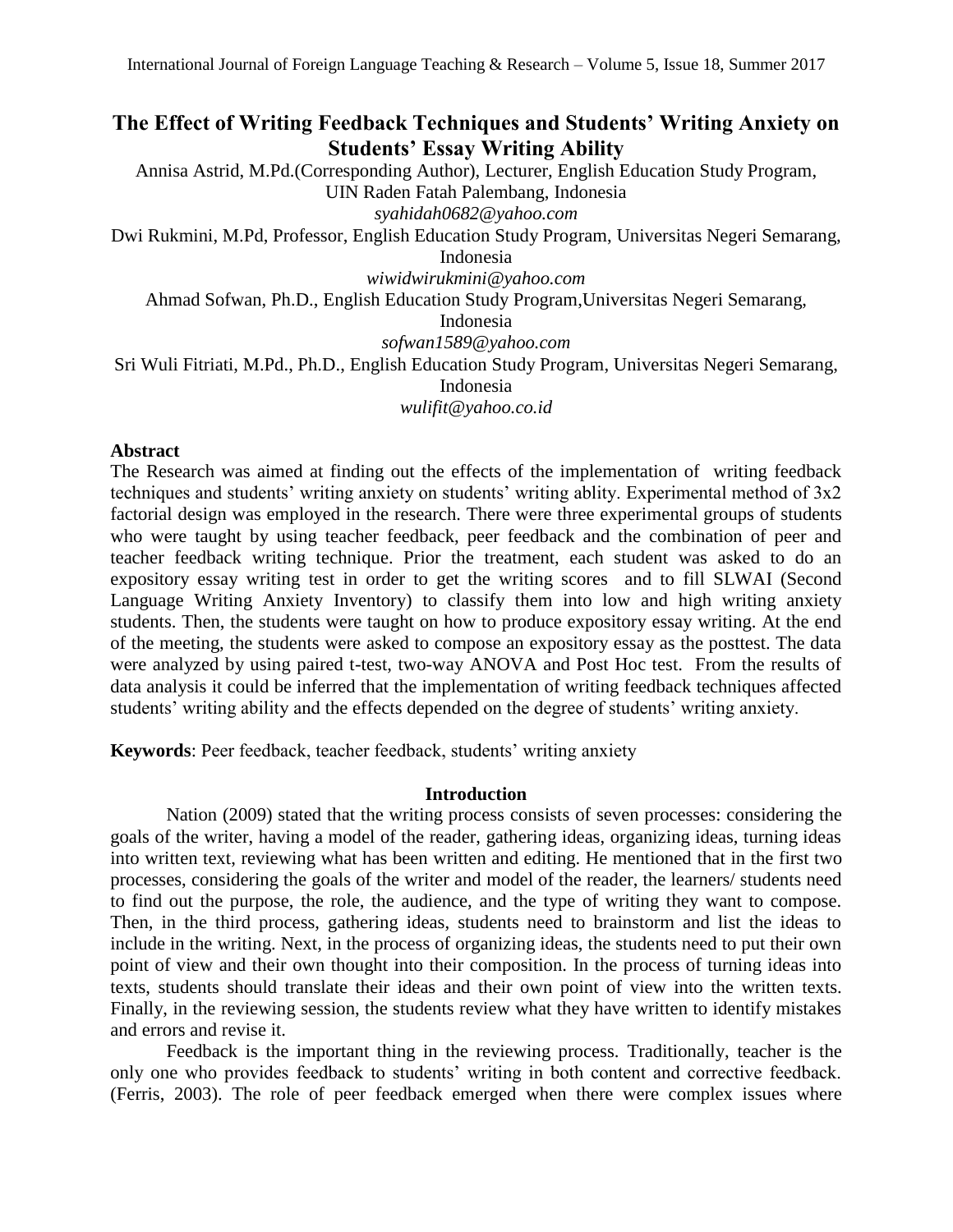traditional student/ teacher relationships are unequal in terms of the distribution of power. In the implementation of 'peer feedback', the students had the role as the authors and reviewers whose task is to give comments to their peers' written work (Liu and Hansen, 2002).

There were many pros and cons related to the implementation of peer feedback and teacher feedback in writing classes. Hence, it is not surprising that some researchers have highlighted the complementary roles that teacher and peer feedback can play in the teaching of L2 writing like what Ferris (2003) suggested to have teacher's intervention during the activities. Therefore, the teacher is expected to intervene the activities properly.

Students have various personality factors that should be considered by the teacher in planning and conducting learning activities. There are some factors that could give positive impact to teaching and learning activities, but there are others that could give bad effects. Psychologically, it is claimed that there is personality factor that might unlikely affect students' writing performance, while linguistically, there are many language features to consider during the process of writing. Psychologically, one kind of affective factors in language learning comes across with the term "anxiety": consequently, it is known as factor in academic performance that has long been recognized as a barrier in second language learning context for teachers and students (Brown, 2007).

As far as the writers knew, there was no any research that discussed how students' writing anxiety influences the implementation of writing feedback techniques (teacher feedback, peer feedback and the combination of peer and teacher feedback). Therefore, the writers were interested in conducting the research that aimed at finding out the effects of writing feedback techniques, and students' writing anxiety on students' writing ability.

## **Literature Review**

#### **Teacher Written Feedback**

Teacher written feedback has been the common technique used in teaching writing since the process writing approach bloomed as a new means of teaching writing. The role of the feedback is not actually about to correct students' errors in their writing but indeed as the means to connect to students' reactions and facilitate improvement (Hyland & Hyland, 2006).

According to Hyland and Hyland (2006), writing students seems to value the feedbacks given by their teacher on their writing. Meanwhile, Srichanyachon (2012, p.8) stated that "by using teacher feedback, a teacher could help his/ her students compare their own performance with the ideal one and to diagnose their own strengths and weaknesses". Finally, in indonesia context, Andianto (2016) reported that teacher written feedback was effective on improving high school students' writing ability.

However, it is still unclear how those feedbacks contribute to students´ writing development. There were even studies that reported the students just employed the feedbacks from their teacher without knowing the reason why they had to use it to revise their writing.

## **Oral Conference**

Conferencing could be defined as one-on-one consultation between the teacher and the student during the writing process. The purpose of this activity is to allow the teacher and the student to discuss matters that cannot be handled by written responses alone (Ferris, 2003; Hyland, 2003).

Due to the weaknesses of teacher's written feedback, oral conference which promotes direct interaction between the teacher and the students has been commonly used by the teachers.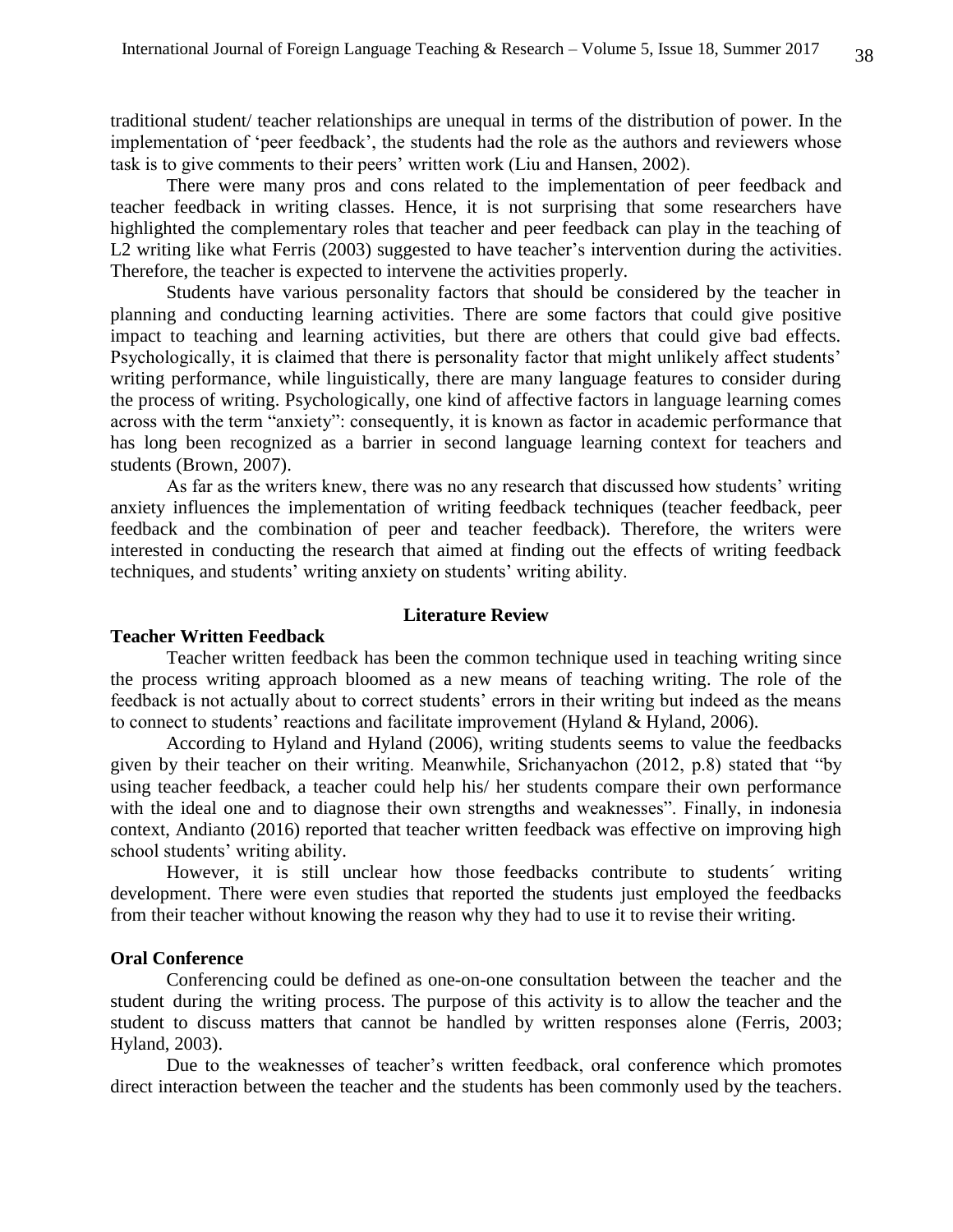In writing conference, the teachers could share their feedbacks to their students face to face to support and encourage them to improve their writing.

Studies on writing conferences (Goldstein & Conrad, 1990; Patthey- Chavez & Ferris, 1997) have illustrated that this type of face to face communication may be effective for students who have difficulty communicating their opinions in a large group. Writing conferences offer opportunities for students to clarify teachers' written comments on their texts (Zamel, 1985) and at the same time to gain ideas and suggestions to improve their writing ability.

### **Peer Feedback**

Classically, in peer feedback activities, the students work in groups of four or five. Each student gives one copy of her paper to all of the members of the group. Then, each group member reads the other peers' papers and prepares feedbacks to each of them. In the next class, the students in groups would discuss by giving verbal feedbacks on each paper they read. Each student then uses this feedback from the other group members to revise his/her paper (Mittan, 1989; Nelson & Murphy, 1993; Paulus, 1999).

Peer feedback actually follows Vygotskian learning theory and interactionist theories of L2 acquisition. Collaborative learning theory encouraged students to 'pool' their resources and both complete tasks they could not do on their own, learning through dialog and interaction with their peers. Vygotskian approaches also underlined the importance of social interaction with peers in theoretical construct of the Zone of Proximal Development suggested that writing skills could emerge with the mediation and help of others. (Liu & Hansen, 2002; Vygotsky, 1978 as cited in Hyland & Hyland, 2006)

There were praise and critics toward the implementation of peer feedback. For example, Hyland (2000) mentioned that peer feedback encouraged student to participate in the classroom activity and make them less passively teacher-dependent. Meanwhile, Yarrow and Topping (2001) claimed that peer feedback played a pivotal role in increased engagement and time spent on-task, immediacy and individualization of help, goal specification, explaining, and prevention of information processing overload, promoting, modeling and reinforcement. Yang et al., (2006) added that peer feedback was beneficial in developing critical thinking, learner autonomy and social interaction among students.

However, there were some researchers showed the inability of the students to provide concrete and useful feedback (Mendonca & Johnson, 1994; Tsui & Ng, 2000). Students, both native speakers of English and learners who studied English as a foreign language tended to give rubber stamp advice when reviewing peers' essays.

## **Combination of Peer and Teacher Feedback**

In order to solve the problems faced in the implementation of peer feedback, Ferris (2003) proposed teacher's intervention in the learning activities. In the implementation of peer feedback activities, there should be clear guidelines provided by teachers in order to have effective and efficient feedback (Grabe & Kaplan, 1996; Ferris & Hedgecock, 1998).

Further, Hyland (2003) asserted that because L2 students generally had lack of language capability, peer feedback practices were most effective if they were modeled, taught, and controlled by the teacher. The training was expected to lead to significantly more meaning changes and higher marks on L2 writers' second draft.

In addition to Pre-Training activity, Rollinson (2005) suggested that there should be kind of "intervention training". The broad objective of intervention training is to maximize the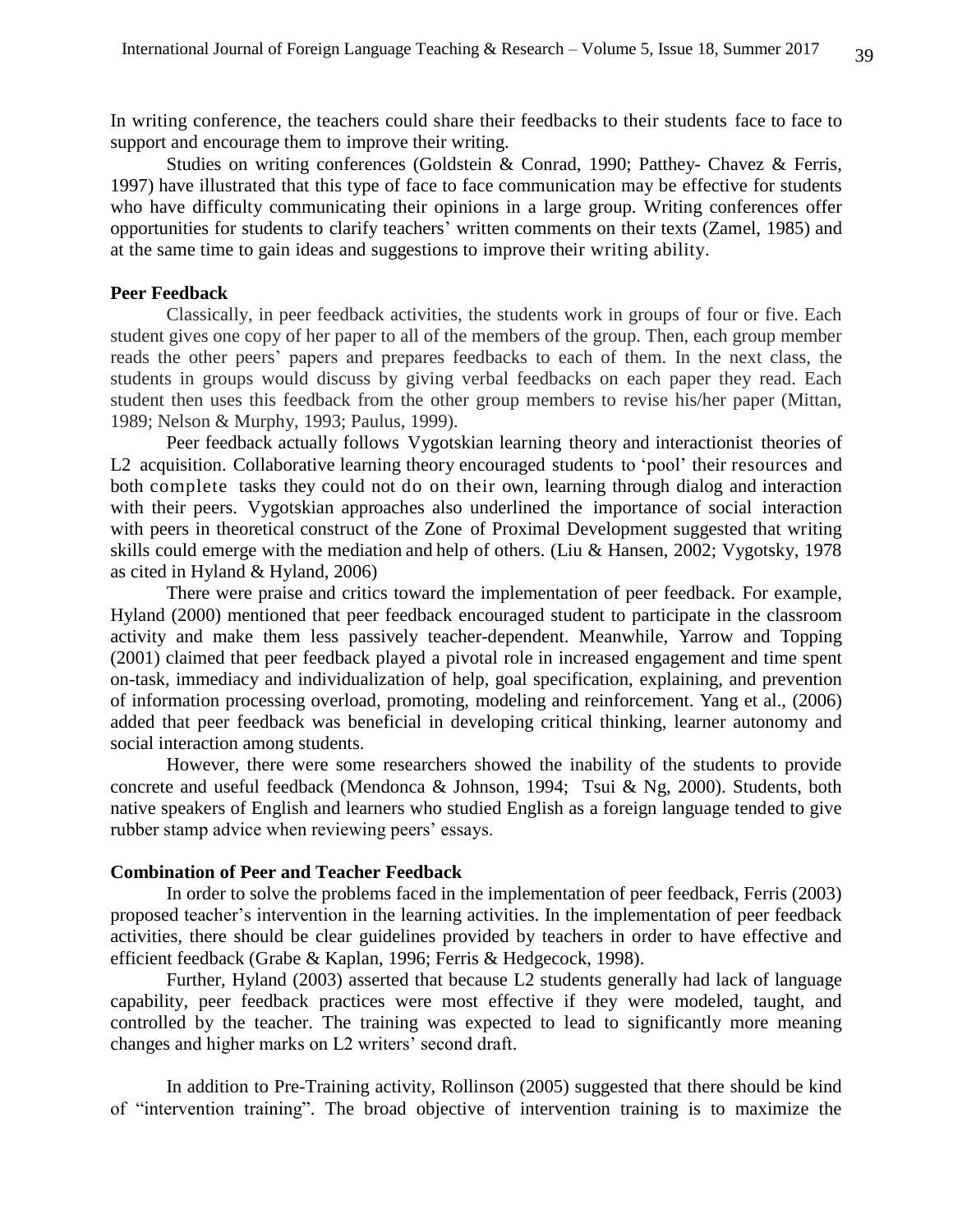benefits of the peer response activity for each group and each student. The teacher deals with specific problems in the feedback or revising strategies of particular groups or individuals as they arise, and suggests techniques for improving response or revision behaviors.

## **Writing Anxiety**

Writing anxiety or writing apprehension is defined in a variety of ways. It is used generally to mean the negative and anxious feelings that disrupt part of the writing process. It also relates to the tendency of people to approach or to avoid writing (Cheng, Horwitz, & Schalert, 1999). In order to measure the level of students' writing anxiety, Cheng (2004) developed and evaluated a self-report L2 writing anxiety measure that conforms to a threedimensional conceptualization of anxiety. The results suggested that both the total scale and the individual subscales of the SLWAI had good reliability and adequate validity.

### **Research Questions**

In order to find out the effects of writing feedback techniques, and students' writing anxiety on students' writing ability, the following research questions were proposed by the writers:

Q1. What is the effect of teacher feedback writing technique on the writing ability of the students with different writing anxiety?

Q2. What is the effect of peer feedback writing technique on the writing ability of the students with different writing anxiety?

Q3. What is the effect of the combination of peer and teacher feedback writing technique on the writing ability of the students with different writing anxiety?

Q4. Is there any interaction of writing feedback techniques and students' writing anxiety with students' writing ability?

Q5. How are the comparisons among the effects of the combination of peer and teacher feedback, teacher feedback and peer feedback writing techniques on students' writing ability with different writing anxiety?

## **Methodology**

### **Research Design**

The research employed experimental method of data collections. The quantitative data gained from writing test scores addressed whether the treatments had the impact on students' essay writing ability. (Fraenkel and Wallen, 2012). The design was factorial design 3x2. as follows:

|         |                                    | <b>Lavic 1.</b> A Diagram of $3\lambda 2$ Paciorial Design |                                            |  |  |  |  |  |  |  |  |  |
|---------|------------------------------------|------------------------------------------------------------|--------------------------------------------|--|--|--|--|--|--|--|--|--|
|         | <b>Feedback Writing Techniques</b> |                                                            |                                            |  |  |  |  |  |  |  |  |  |
| Writing | Peer Feedback                      |                                                            | Teacher Feedback   Peer & Teacher Feedback |  |  |  |  |  |  |  |  |  |
| Anxiety | (A1)                               | (A2)                                                       | (A3)                                       |  |  |  |  |  |  |  |  |  |
| Low     | A1B1                               | A2B1                                                       | A3B1                                       |  |  |  |  |  |  |  |  |  |
| (B1)    |                                    |                                                            |                                            |  |  |  |  |  |  |  |  |  |
| High    | A1B2                               | A2B2                                                       | A3B2                                       |  |  |  |  |  |  |  |  |  |
| (B2)    |                                    |                                                            |                                            |  |  |  |  |  |  |  |  |  |

**Table 1.** *A Diagram of 3x2 Factorial Design*

Notes: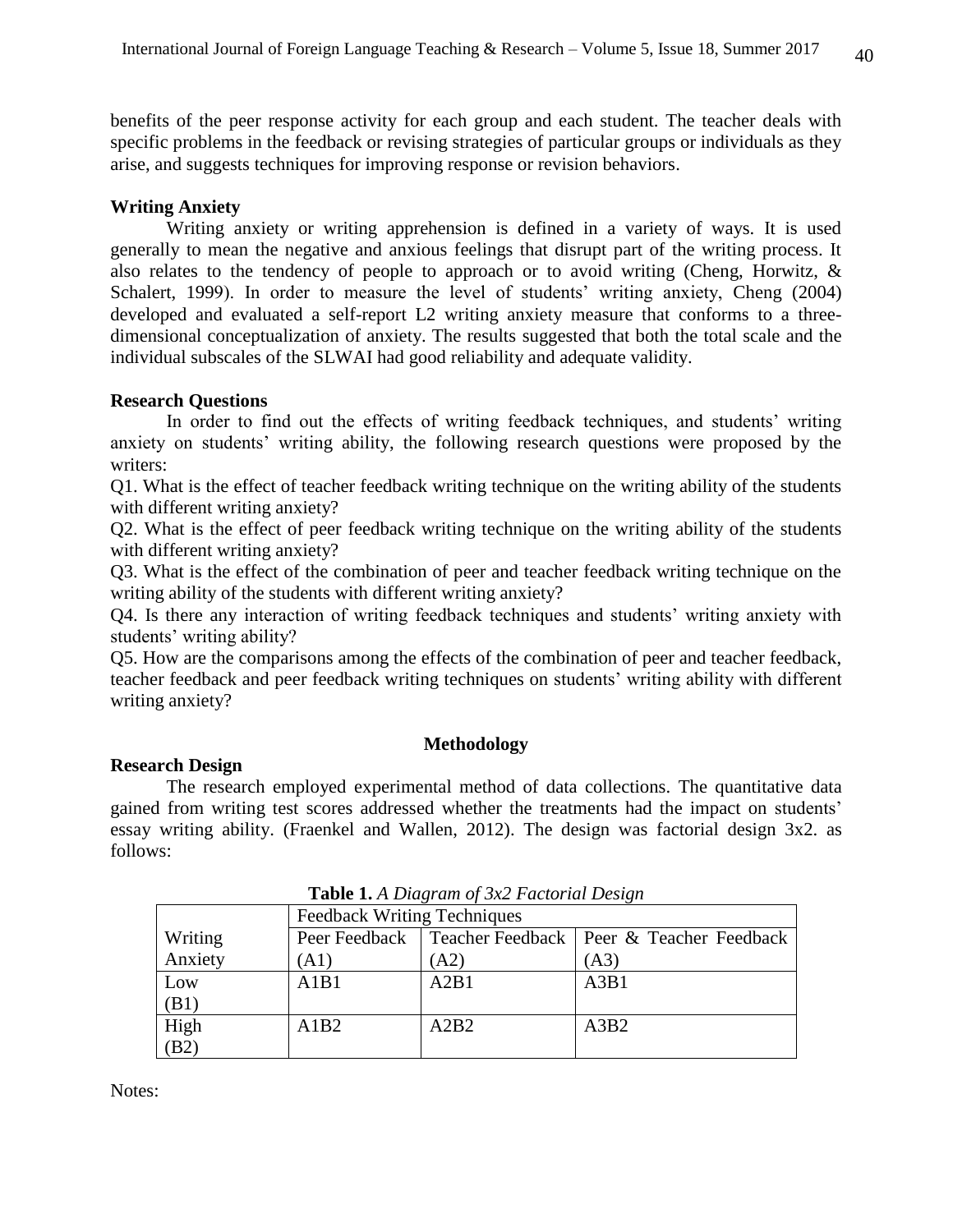**A1**:writing scores of group of students who were taught by using teacher feedback technique **A2**:writing scores of group of students who were taught by using peer feedback technique)

**A3**:writing scores of group of students who were taught by using a combination of peer and teacher feedback

**B1**:writing scores of students having low writing anxiety

**B2**:writing scores of student having high writing anxiety

**A1-B1**:writing scores of the students having low writing anxiety who were taught by using teacher feedback writing technique

**A1-B2**:writing scores of the students having high writing anxiety who were taught by using teacher feedback technique

**A2-B1**:writing scores of the students having low writing anxiety who were taught by using peer feedback writing technique

**A2-B2**:writing scores of the students having high writing anxiety who were taught by using peer feedback technique

**A3-B1**:writing scores of the students having low writing anxiety who are taught by using the combination of peer and teacher feedback

**A3-B2**:writing scores of the students having high writing anxiety who are taught by using the combination of peer and teacher feedback

### **Participants**

The population of the study was fourth semester students of English Education Study Program at Islamic State University of *Raden Fatah* in Palembang, Indonesia. There were four classes of four-semester students with 96 total number of students. The data of students in each class can be seen in the following Table:

| Class              | <b>Total Number</b><br><b>Of Students</b> |
|--------------------|-------------------------------------------|
| PBI <sub>4</sub> A | 25                                        |
| PBI <sub>4</sub> B | 21                                        |
| PBI <sub>4C</sub>  | 22.                                       |
| PBI <sub>4</sub> D | 28                                        |
| Total              |                                           |

**Table 2***. Population of the Study*

The writer drew 3 classes out of four classes from the population of the study based on two reasons; similar number of students and similar range of writing anxiety. From the results of second language writing anxiety inventory questionnaire given to all students of Writing IV classes prior the treatment, the writer chose PBI 4A, PBI 4B, and PBI 4C as the group samples of the study, since all the students in these three classes had similar total number of students, and shows similar number of students who have low and high writing anxiety as the samples.

## **Instruments**

**Writing Test**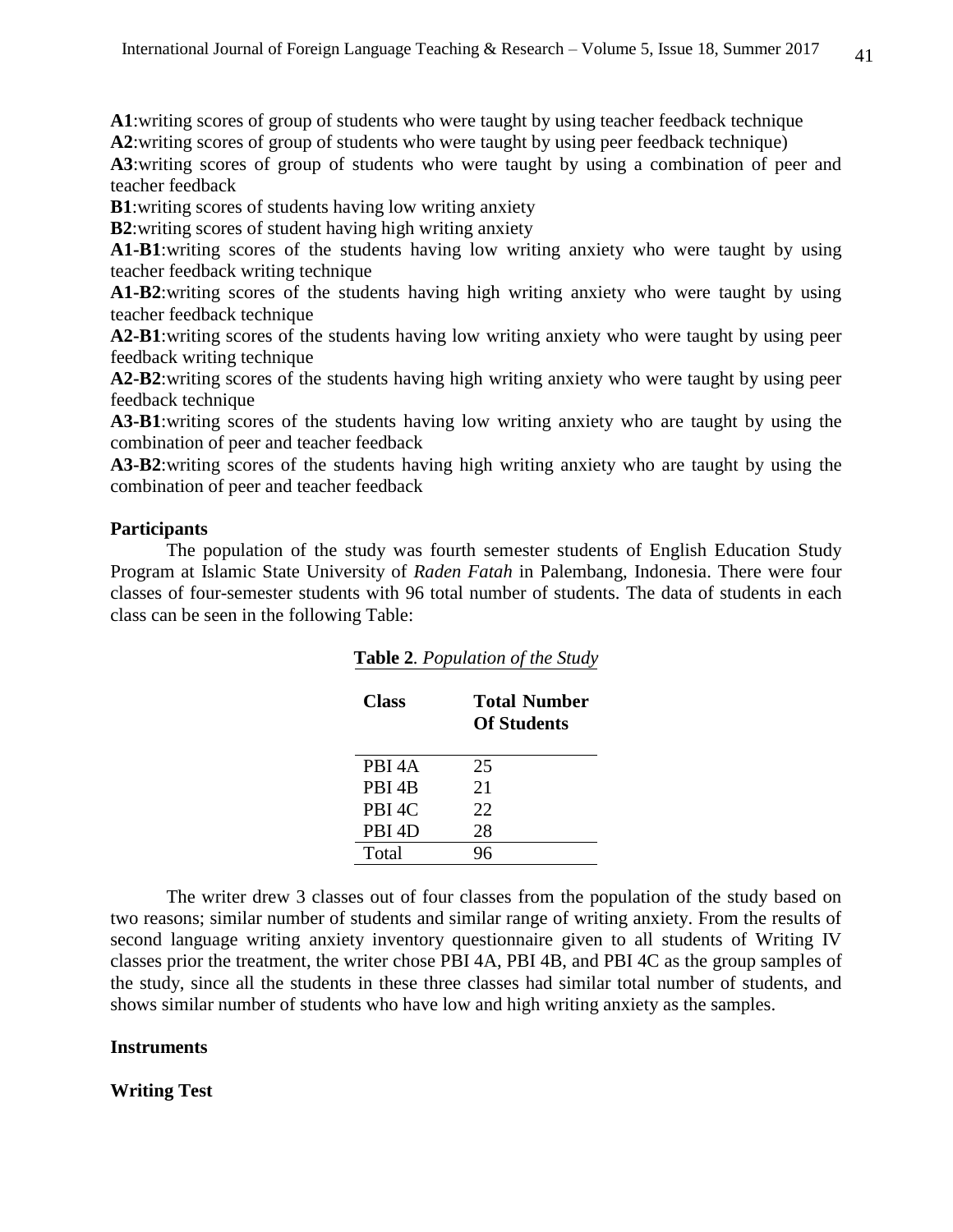In order to assess students writing ability, the writer used essay writing test. In the test, the students were assigned to choose one out of four provided expository essay topics and asked to produce the essay consisted of four till five paragraphs based on the chosen topic. In order to score the writing, the writer chose two independent lecturers from other universities as the rater of students' writing. The writer asked the two raters to employ a scoring rubric developed by Hyland (2003). The rubric consists of four criteria of writing to asses as follows: (1) format and content; (2) organization and coherence and (3) sentence construction & vocabulary.

## **Second Language Writing Anxiety Inventory (SLWAI)**

The questionnaire used to measure students' writing anxiety was adopted from the one developed by Cheng (2004) named *Second Language Writing Anxiety Inventory* (SLWAI). The SLWAI consists of 22 items. The theoretical ranges of the scale are from 22 to 110. Lower scores indicate lower writing anxiety (lower than 66) and higher scores indicate higher writing anxiety (higher than 66).

#### **Procedures**

In the first week, the students were given an expository essay writing test in order to gain the data of students' writing ability and were asked to fulfill SLWAI (Second Language Writing Anxiety Inventory) adapted from the SLWAI developed by Cheng (2004). The SLWAI was given to the students prior the treatments in order to gain the data of the level of students' writing anxiety. Based on the results of writing test scores and SLWAI questionnaire, the writer choose PBI 4A, PBI 4B, and PBI 4C as the experimental groups.

During the 2nd till 16th week, the writer gave treatments to the three experimental groups of students. The first experimental group was taught by using teacher feedback writing technique. The second experimental group was taught by using peer feedback writing technique. Finally, the third group was taught by using the combination between peer and teacher writing feedback technique.

In "teacher feedback" class, the students were introduced on how to write an essay that focused on three espository essay skills; "classification" essay, "cause and effect" essay and "compare and contrast" essay. Each skill of the expository essay was taught in 5 meetings that comprised of the following steps; brainstorming, writing a first draft, having teacher feedback session I (teacher written feedback), doing the first revision, having teacher feedback session II (oral conference), and doing second revision as the final draft.

Then, in "peer feedback" class, the the students were introduced on how to write an essay that focused on the same three espository essay skills as in "teacher feedback" class; that comprised of the following steps; brainstorming, writing a first draft , having peer feedback session I (the students shared their feedbacks to their friends' essay in the form of written and verbal feedback), doing the first revision, having peer feedback session II (the students shared their feedbacks to their friends' essay in the form of written and verbal feedback), and doing second revision as the final draft.

In "the combination of peer and teacher feedback", similar to "teacher feedback" and "peer feedback", the students were taught in the following steps; brainstorming, writing a first draft, having a pre-training session (the students were modelled on how to give feedback to their friends' essay), having peer feedback session I (the students shared their feedbacks to their friends' essay in the form of written and verbal feedback), having "teacher intervention session" (the lecturer reviewed what the students had already done, described the common mistakes that the students had done, and reminded them on not doing the same mistakes again), having peer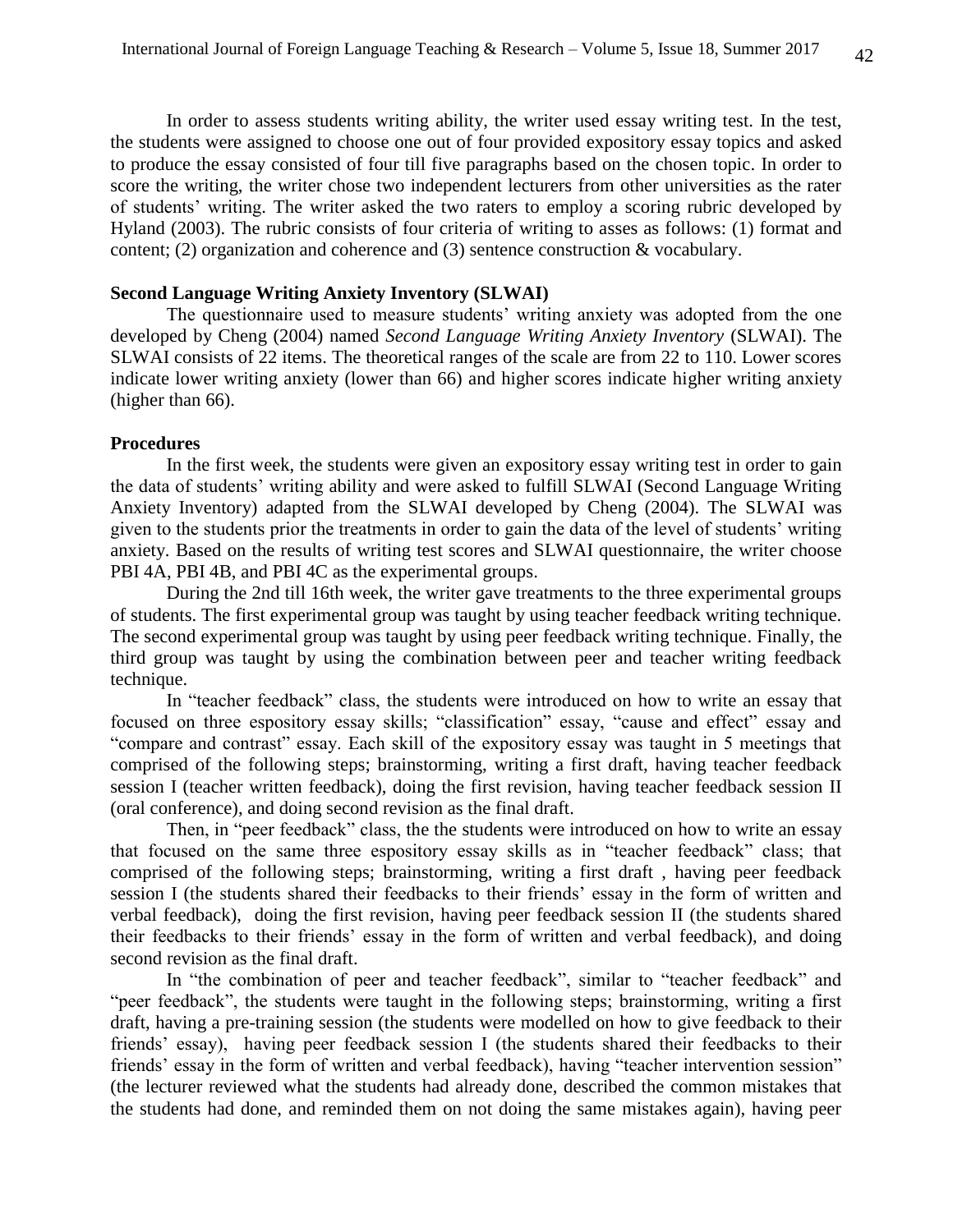feedback session II (the students shared their feedbacks to their friends essay in the form of written and verbal feedback), and doing second revision as the final draft

Finally, at the end of the sessions, the students were asked to do essay writing composition test as the posttest to gain students' writing ability after they were taught by using each writing feedback technique. The students were asked to produce one expository essay consisted of four till five paragraphs.

#### **Data Analysis**

The data gained from students' essay writing scores of the pretest and the posttest were analyzed based using SPSS analysis. For the first till the third research questions (Q1 till Q3), the quantitative data gained from students' essay writing scores of the pretest and the posttest were analyzed by using paired *t*-test analysis. Meanwhile, in order to answer the fourth and the fifth (Q4 and Q5) research questions, the data of students' posttest scores were analyzed by using two-Way ANOVA and Tukey Post Hoc Test.

#### **Results**

In this section, the results gained from the statistical analysis are illustrated based on each proposed research question.

Q1. What is the effect of teacher feedback writing technique on the writing ability of the students with different writing anxiety?

In order to find out whether or not there was an effect of the implementation of teacher feedback writing technique on student's writing ability of students with different writing anxiety, the writers used paired t-test analysis.

#### **Low Writing Anxiety**

The results of paired t-test analysis of students having low writing anxiety are displayed in Table 3 below:

| Table 3. Paired Samples T-Test of Students' Essay Writing Scores Having Low Writing Anxiety, |  |
|----------------------------------------------------------------------------------------------|--|
| Taught by Using Teacher Feedback Writing Technique                                           |  |

|                                      |                  | <b>Paired Differences</b> |              |                                          |                    |  |                     |  |  |
|--------------------------------------|------------------|---------------------------|--------------|------------------------------------------|--------------------|--|---------------------|--|--|
|                                      | Mean             | Std.<br>Deviation         | Std.<br>Mean | Error95% Confidence<br><b>Difference</b> | Interval of<br>the |  | tailed)             |  |  |
|                                      |                  |                           |              | Lower                                    | Upper              |  |                     |  |  |
| Pair<br><b>TFlowPre</b><br>TFLowPost | $- -$<br>3.72222 | 1.43856                   | .47952       | -4.82799                                 | $-2.61645$         |  | -<br>8.000<br>7.762 |  |  |

Based on the results of the analysis, it was found that sig (two tailed) (0,000) was lower than  $\alpha$  (0.025). Meanwhile,  $t_{\text{obtained}}$  (-7.762) was lower than  $-t_{(0.025,8)}$  3.833. In other words,  $H_{01}$ was rejected and *Ha1* was accepted or there was significant effect of teacher feedback writing technique to the writing ability of students with low writing anxiety

#### **High Writing Anxiety**

The results of paired t-test analysis of students having high writing anxiety are displayed in Table 4 below:

**Table 4***. Paired Samples T-Test of Students' Essay Writing Scores Having High Writing Anxiety, Taught by Using Teacher Feedback Writing Technique*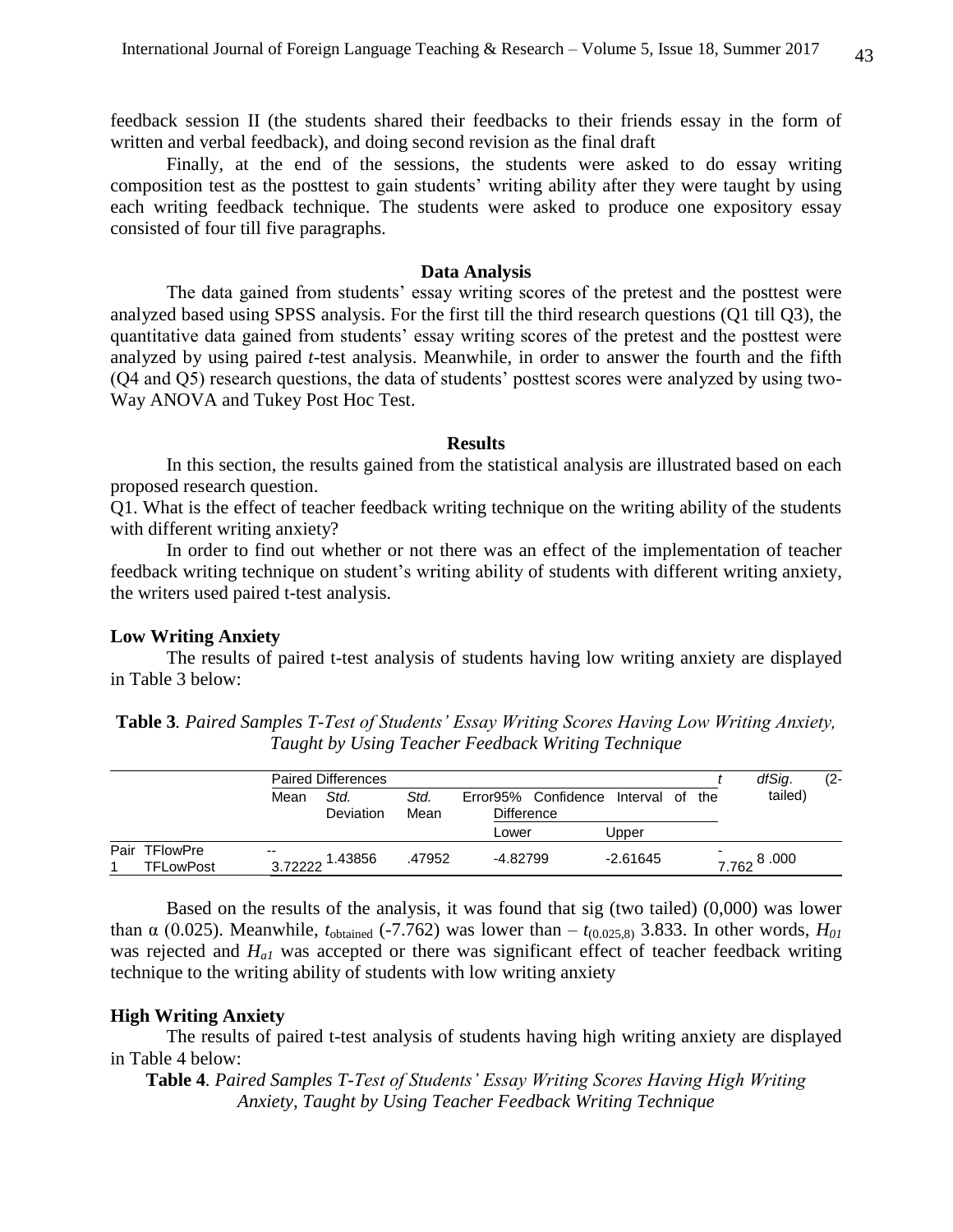|                                     |                           | <b>Paired Differences</b> |              |                                                          |        |  |       | df Sig. | (2- |
|-------------------------------------|---------------------------|---------------------------|--------------|----------------------------------------------------------|--------|--|-------|---------|-----|
|                                     | Std.<br>Mean<br>Deviation |                           | Std.<br>Mean | Error95% Confidence Interval of the<br><b>Difference</b> |        |  |       | tailed) |     |
|                                     |                           |                           |              | Lower                                                    | Upper  |  |       |         |     |
| Pair TFhighPre<br><b>TFhighPost</b> | $-$<br>1.00000            | 1.97714                   | .57075       | $-2.25622$                                               | .25622 |  | 1.752 | 11.108  |     |

Based on the results of the analysis, it was found that sig (two tailed) (0.108) was higher than  $\alpha$  (0.025). Meanwhile,  $t_{\text{obtained}}$  (-1.752) was higher than  $-t_{(0.025,11)}$  3,497. In other words,  $H_{02}$ was accepted and  $H_{a2}$  was rejected or there was no significant effect of teacher feedback writing technique to the writing ability of students with high writing anxiety.

Q2. What is the effect of peer feedback writing technique on the writing ability of the students with different writing anxiety?

In order to find out whether or not there was an effect of the implementation of peer feedback writing technique on student's writing ability of students with different writing anxiety, the writers used paired t-test analysis.

### **Low Writing Anxiety**

The results of paired t-test analysis of of students having low writing anxiety are displayed in Table 5 below:

| <b>Table 5.</b> Paired Samples T-Test of Students' Essay Writing Scores Having Low Writing Anxiety |  |
|----------------------------------------------------------------------------------------------------|--|
| who were Taught by Using Peer Feedback Writing Technique                                           |  |

|                                   |                                  | <b>Paired Differences</b> |              |                                                          |  |            |  | df Sig.          | (2- |
|-----------------------------------|----------------------------------|---------------------------|--------------|----------------------------------------------------------|--|------------|--|------------------|-----|
|                                   | Std.<br>Mean<br><b>Deviation</b> |                           | Std.<br>Mean | Error95% Confidence Interval of the<br><b>Difference</b> |  |            |  | tailed)          |     |
|                                   |                                  |                           |              | ∟ower                                                    |  | Upper      |  |                  |     |
| Pair PFlowPre<br><b>PFlowPost</b> | $- -$<br>5.40909                 | 1.13618                   | .34257       | $-6.17239$                                               |  | $-4.64579$ |  | 10,000<br>15.790 |     |

Based on the results of the analysis, it was found that sig (two tailed) (0.000) was lower than *α* (0.025). Meanwhile,  $t_{obtained}$  (-15.790) was lower than –  $t_{(0.025.8)}$  3,581. In other words,  $H_{03}$ was rejected and  $H_{a3}$  was accepted or there was significant effect of peer feedback writing technique to the writing ability of students with low writing anxiety.

#### **High Writing Anxiety**

The results of paired t-test analysis of students having high writing anxiety are displayed in Table 6 below:

|  |  | <b>Table 6</b> . Paired Samples T-Test of Students' Essay Writing Scores Having High Writing Anxiety |  |  |  |  |
|--|--|------------------------------------------------------------------------------------------------------|--|--|--|--|
|  |  | who were Taught by Using Peer Feedback Writing Technique                                             |  |  |  |  |

|      |                                |      | <b>Paired Differences</b>    |              |                   |                                 |        |     |       | df Sig. | $(2 -$ |
|------|--------------------------------|------|------------------------------|--------------|-------------------|---------------------------------|--------|-----|-------|---------|--------|
|      |                                | Mean | Std.<br>Deviation            | Std.<br>Mean | <b>Difference</b> | Error95% Confidence Interval of |        | the |       | tailed) |        |
|      |                                |      |                              |              | Lower             |                                 | Upper  |     |       |         |        |
| Pair | PFhighPre<br><b>PFhighPost</b> |      | $1,85714$ <sup>1,59842</sup> | .42720       | -1.78004          |                                 | .06576 |     | 2,006 | 13,066  |        |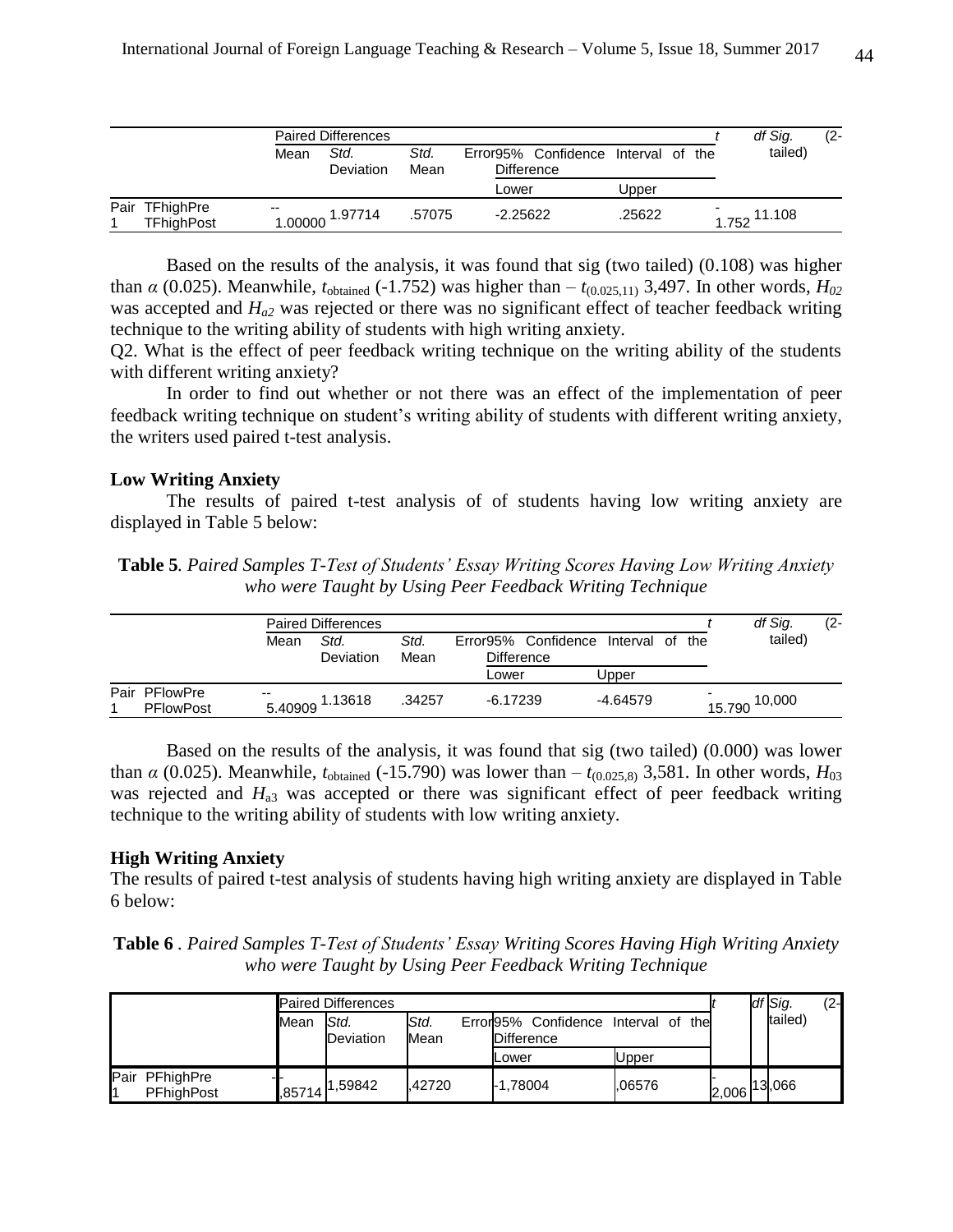Based on the results of the analysis, it was found that sig (two tailed) (0,066) was higher than  $\alpha$  (0,025). Meanwhile,  $t_{\text{obtained}}$  (-2,006) was higher than  $-t_{(0,025,13)}$  3,372. In other words,  $H_{04}$ was accepted and *Ha4* was rejected or there was no significant effect of peer feedback writing technique to the writing ability of students with high writing anxiety.

Q3. What is the effect of the combination of peer and teacher feedback writing technique on the writing ability of the students with different writing anxiety?

In order to find out whether or not there was an effect of the implementation of the combination of peer & teacher feedback writing technique on writing ability of students with different writing anxiety, the writers used paired t-test analysis.

#### **Low Writing Anxiety**

The results of paired t-test analysis of students having low writing anxiety are displayed in Table 7 below:

**Table 7***. Paired Samples T-Test of Students' Essay Writing Scores Having Low Writing Anxiety,Taught by Using 'the Combination of Peer and Teacher Feedback'*

**Paired Samples Test**

|                                                           | <b>Paired Differences</b> |                                      |              |                                                                   |           |  | df Sig.       | $(2 -$ |
|-----------------------------------------------------------|---------------------------|--------------------------------------|--------------|-------------------------------------------------------------------|-----------|--|---------------|--------|
|                                                           | Mean                      | IStd.<br>Deviation                   | Std.<br>Mean | Confidence<br>Error95%<br>the<br>Interval of<br><b>Difference</b> |           |  | tailed)       |        |
|                                                           |                           |                                      |              | Lower                                                             | Upper     |  |               |        |
| <b>I</b> Pair<br><b>PTFlowPre</b><br>- 1<br><b>PTFLow</b> |                           | 11,5 <u>50</u> 00 <sup>1,80201</sup> | .56984       | -12.83908                                                         | -10.26092 |  | 20,269 9 ,000 |        |

Based on the results of the analysis, it was found that sig (two tailed) (0,000) was lower than  $\alpha$  (0,025). Meanwhile,  $t_{\text{obtained}}$  (-20,269) was lower than  $-t_{(0,025,9)}$  3,690. In other words,  $H_{05}$ was rejected and *Ha5* was accepted or there was significant effect of the combination of peer and teacher feedback writing technique to the writing ability of students with low writing anxiety.

#### **High Writing Anxiety**

The results of paired t-test analysis of students having high writing anxiety are displayed in Table 8 below:

**Table 8***. Paired Samples T-Test of Students' Essay Writing Scores Having High Writing Anxiety,Taught by Using 'the Combination of Peer and Teacher Feedback'*

|                                   |       | <b>Paired Differences</b>            |         |                                                          |            | df Sig.          | $(2 -$ |
|-----------------------------------|-------|--------------------------------------|---------|----------------------------------------------------------|------------|------------------|--------|
|                                   | Mean  | Std.<br>Std.<br>Deviation<br>Mean    |         | Error95% Confidence Interval of the<br><b>Difference</b> |            | tailed)          |        |
|                                   |       |                                      |         | Lower                                                    |            |                  |        |
| Pair PTFhighPre<br><b>PTFhigh</b> | $- -$ | 11.5 <u>4</u> 167 <sup>3.52561</sup> | 1.01776 | -13.78173                                                | $-9.30160$ | 11.000<br>11.340 |        |

Based on the results of the analysis, it was found that sig (two tailed) (0,000) was lower than α (0.025). Meanwhile,  $t_{\text{obtained}}$  (-11.340) was lower than  $-t_{(0.025,11)}$  3.497. In other words,  $H_{06}$ was rejected and *Ha6* was accepted or there was significant effect of the combination of peer and teacher feedback writing technique to the writing ability of students with high writing anxiety. Q.4. Is there any interaction among writing feedback techniques, students' writing anxiety and students' writing ability?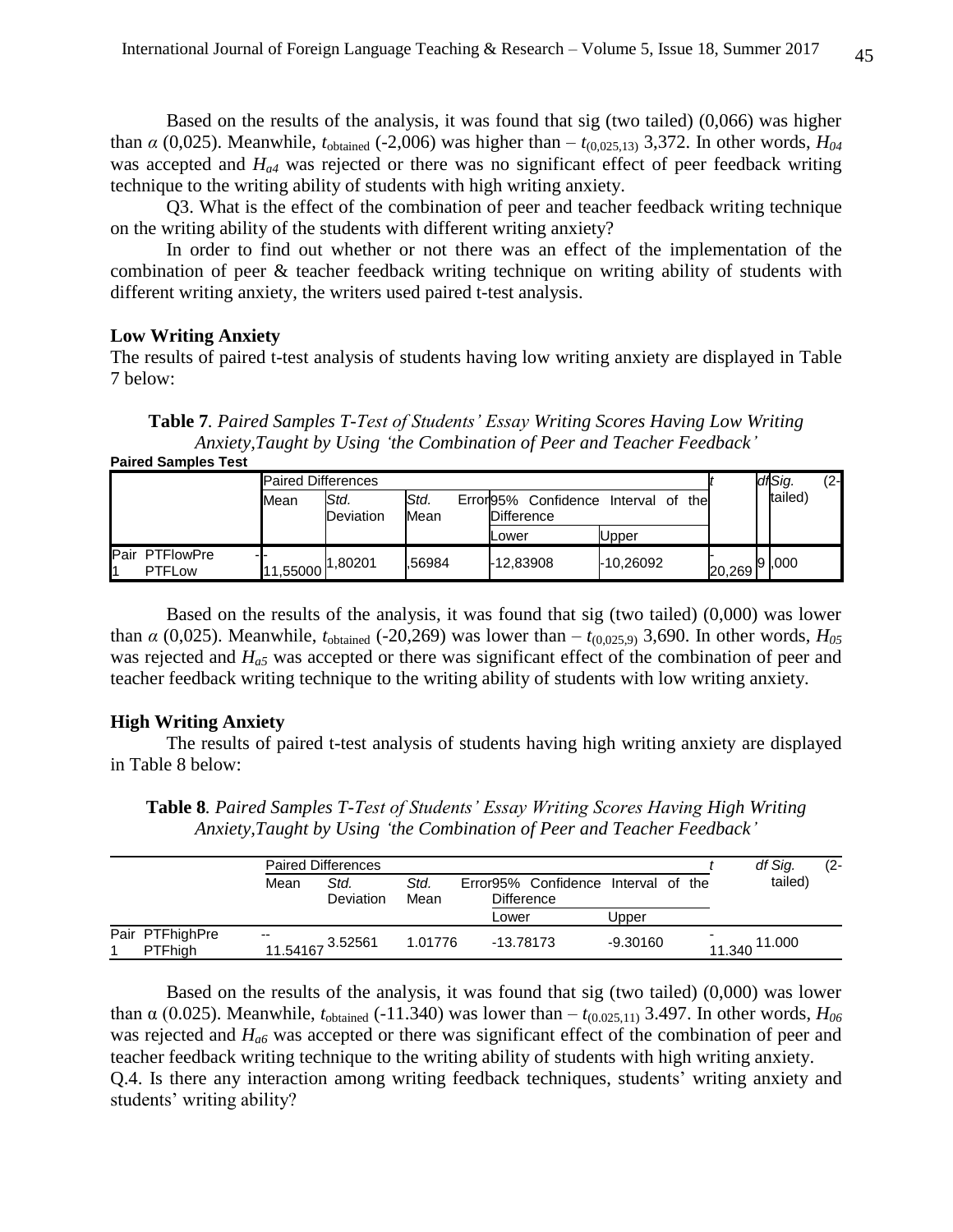The test of hypotheses was conducted by using Two-way ANOVA with the same cell. The summary of two-way ANOVA is displayed in Table 9 below:

|                                       |            | <b>Table</b> 2. The Bundletty of $3\pi/2$ , the way through |        |                          |  |
|---------------------------------------|------------|-------------------------------------------------------------|--------|--------------------------|--|
| Source                                |            | Type III Sum of Squaresdf Mean Square F                     |        | Sig. Partial Eta Squared |  |
| Corrected Model 2728.149 <sup>a</sup> |            | 5 545.630                                                   | 18.901 | .000.604                 |  |
| Intercept                             | 311910.638 | 1 311910.638 10804.794.000.994                              |        |                          |  |
| feedback                              | 995.154    | 2 497.577                                                   | 17.236 | .000.357                 |  |
| anxiety                               | 1524.838   | 1 1524.838                                                  | 52.821 | .000.460                 |  |
| feedback * anxiety289.986             |            | 2 144.993                                                   | 5.023  | .010.139                 |  |
| Error                                 | 1789.804   | 6228.868                                                    |        |                          |  |
| Total                                 | 317252.250 | 68                                                          |        |                          |  |
| <b>Corrected Total</b>                | 4517.952   | 67                                                          |        |                          |  |

**Table 9***. The Summary of 3x2 , two-way ANOVA*

a*. R* Squared = ,604 (Adjusted *R* Squared = ,572)

Because the value of  $F_0$  among students' writing anxiety scores (52.821) was higher than the value of  $F_{table}$  (0.05) (3.15) and  $F_{table}$  (0,01) (4,98), thus  $H_{07}$  was rejected and the difference among students' writing anxiety scores was significant. Then, because the value of  $F_0$  of interaction between writing feedback techniques and students' writing anxiety (5.083) was higher than the value of  $F_{\text{table}}$  (0.05) (2.52) and  $F_{\text{table}}$  (0.01) (3.65), thus  $H_{08}$  was rejected. It means that there was an interaction between writing feedback techniques and students' writing anxiety toward students' writing ability.

*Q.5. How are the comparisons among the effects of the combination of peer and teacher feedback, teacher feedback and peer feedback writing techniques on students' writing ability with different writing anxiety?*

In order to find out the significant effects or mean test posttest scores of low and high writing anxiety students of each group treatment, the analysis of Tukey's Post Hoc test was conducted.

#### **Low writing anxiety**

The results of Tukey Test analysis could be seen in Table 10 below:

| (I) Feedback(J) FeedbackMean Difference (I-J) Std. Error Sig. 95% Confidence Interval |              |             |                                   |  |  |  |  |
|---------------------------------------------------------------------------------------|--------------|-------------|-----------------------------------|--|--|--|--|
| Lower BoundUpper Bound                                                                |              |             |                                   |  |  |  |  |
| <b>TFLow</b>                                                                          | PFLow        | 2.73232     | 8.9516<br>2.50836 .529-3.4869     |  |  |  |  |
|                                                                                       | PTFLow       | $-9.97222$  | 2.56418 .002-16.3299<br>$-3.6146$ |  |  |  |  |
| PFLow                                                                                 | <b>TFLow</b> | $-2.73232$  | 2.50836 .529-8.9516<br>3.4869     |  |  |  |  |
|                                                                                       | PTFLow       | $-12.70455$ | 2.43840 .000-18.7504<br>$-6.6587$ |  |  |  |  |
| <b>PTFLow</b>                                                                         | <b>TFLow</b> | 9.97222     | 2.56418 .0023.6146<br>16.3299     |  |  |  |  |
|                                                                                       | PFLow        | 12.70455    | 18.7504<br>.0006.6587<br>2.43840  |  |  |  |  |

**Table 10.** *The Summary of Tukey's Post Hoc Test for Low Writing Anxiety Students*

Based on Tukey Test analysis, it was found that; 1) the writing ability of group of students having low writing anxiety who were taught by using the combination of peer and teacher feedback writing technique was better than those who were taught by using teacher feedback writing technique; 2) the writing ability of group of students having low writing anxiety who were taught by using the combination of peer and teacher feedback writing technique was better than those who were taught by using peer feedback writing technique and 3) There was no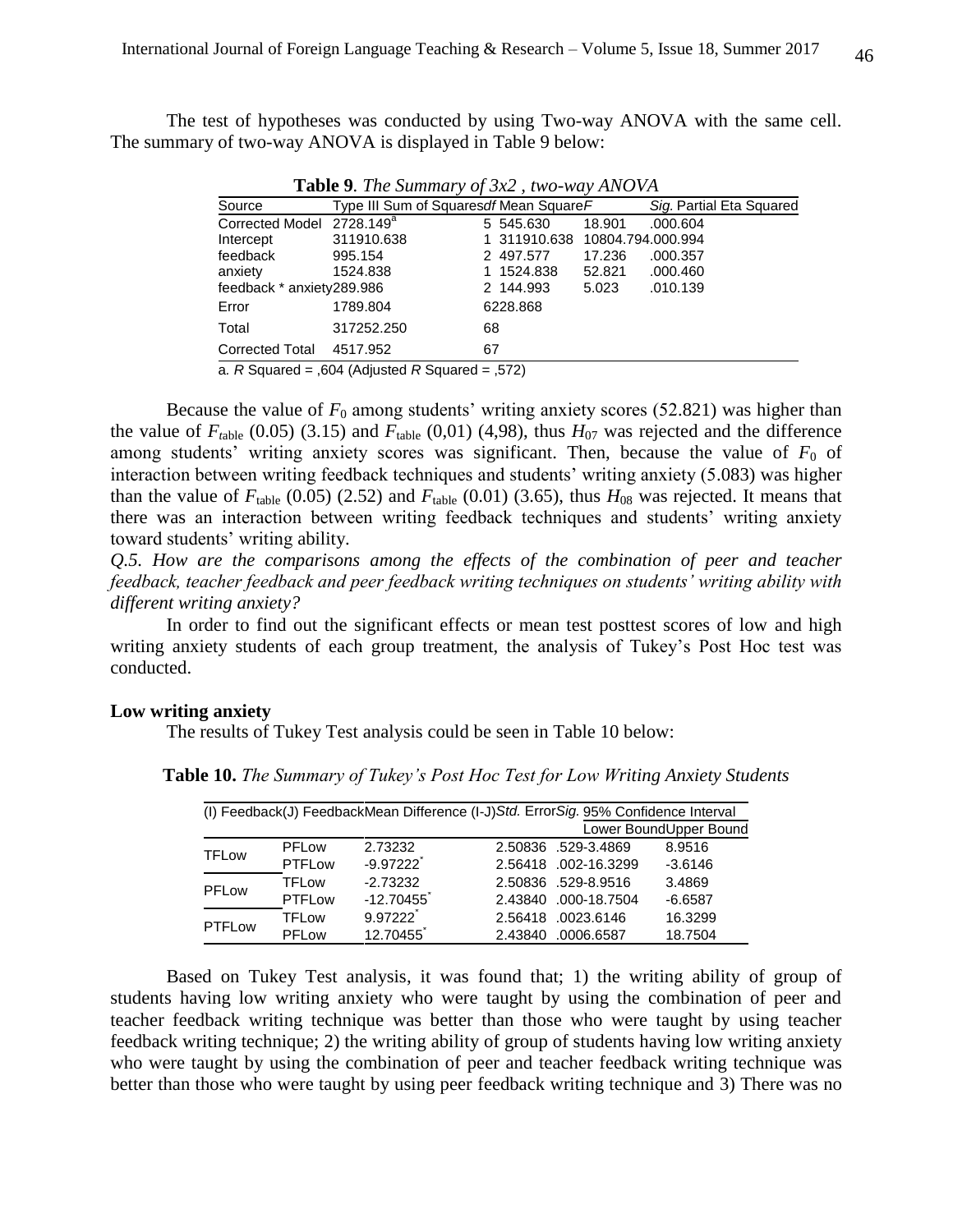significant difference between the ability of students having low writing anxiety who were taught by using teacher feedback and peer feedback writing technique.

### **High writing anxiety**

The results of the analysis of Tukey's Post Hoc test could be seen in Table 11 below:

| (I) Feedback(J) FeedbackMean Difference (I-J) Std. Error Sig. 95% Confidence Interval |            |                       |                        |  |  |  |
|---------------------------------------------------------------------------------------|------------|-----------------------|------------------------|--|--|--|
|                                                                                       |            |                       | Lower BoundUpper Bound |  |  |  |
| PFHigh                                                                                | $-4.16667$ | 2.04836 .119-9.1796   | .8462                  |  |  |  |
| <b>PTFHigh</b>                                                                        | $-7.20833$ | 2.12569 .005-12.4105  | $-2.0062$              |  |  |  |
| <b>TFHigh</b>                                                                         | 4.16667    | 2.04836 .119-.8462    | 9.1796                 |  |  |  |
| PTFHigh                                                                               | $-3.04167$ | 2.04836 .310-8.0546   | 1.9712                 |  |  |  |
| <b>TFHigh</b>                                                                         | 7.20833    | .0052.0062<br>2.12569 | 12.4105                |  |  |  |
| PFHigh                                                                                | 3.04167    | 2.04836 .310-1.9712   | 8.0546                 |  |  |  |
|                                                                                       |            |                       |                        |  |  |  |

**Table 11***. The Summary of Tukey's Post Hoc Test for High Writing Anxiety Students*

Based on the results of Tukey Test analysis it was found that 1) the writing ability of group of students having high writing anxiety who were taught by using the combination of peer and teacher feedback was better than those by using teacher feedback writing technique; 2) there was no significant difference between students' writing ability of students who were taught by using the combination of peer and teacher feedback and those who were taught by using peer feedback writing technique and 3) There was no significant difference between the ability of students having high writing anxiety who were taught by using teacher feedback and peer feedback writing technique

#### **Discussion**

In this section, the writers discussed the results of the data analysis to answer each of the proposed research questions.

Based on the results of the analysis of paired t-test (see Table 1) from the data gained from writing scores of pretest and posttest of students having low and high writing anxiety, it could be inferred that teacher feedback was effective for students having low writing anxiety but it was not effective to implement in teaching writing to high anxiety students that tended to have poor writing ability.

The ineffectiveness of teacher feedback was probably due to some weaknesses of the learning processes proposed by some researchers. First, since the teaching and learning process was realy teacher-centered, It made the students bored much and it made their concentration frequently lost. (Hansen & Stephens, 2000; Vedanayagam, 1994). Another weakness that the writer found during the learning activities was the limited written feedbacks given by the lecturer. The lack of teacher's written feedback has already been reported by Ferris (1997). The limited feedbacks given by the teacher was probably caused by varied level of writing ability of the students in the class (Cohen & Cavalcanti, 1990).

Moreover, the writers found out that the students (mostly for high writing anxiety students) tended to be passive recipients especially in oral conference session. The students just accepted all of the feedbacks without any confirmations. This happened because of teacher/ lecturer's dependency. The writers identified that most of high writing anxiety student that commonly had poor writing ability showed that they really depended on their lecturer. They just accepted their lecturer's feedbacks without any confirmation. They were really nervous when they were asked to have oral conference to their lecturer. The worst thing was that the high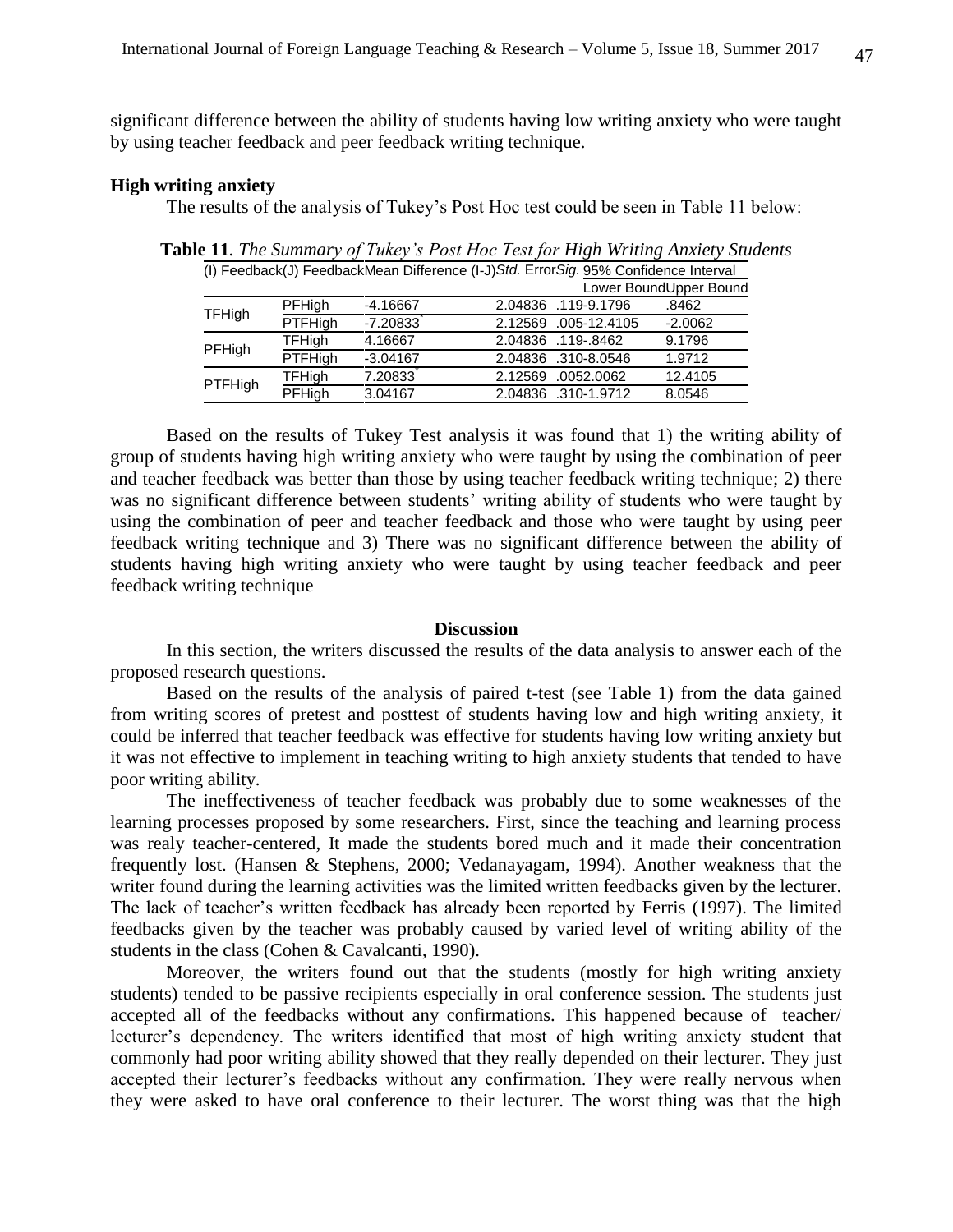writing anxiety students never asked any questions, and frequently felt confused on what to revise with their essay.In contrast, it seemed that low writing anxiety students could follow all steps of the activities. They felt enthusiastic. However, they still felt reluctant to have face to face discussion with their lecturer that made them as the passive learners sometimes.

Becoming passive learners has already been reported too by Hansen & Stephens (2000). They described that teacher centered learning would make the students to become passive recipients of information that has been delivered by the lecturer. Thus, the students become dependent on their lecturer to tell them what they need to know and can avoid taking responsibility for their own learning

Based on the results of the paired t-test analysis of the data gained from writing scores of pretest and posttest of students having low and high writing anxiety, it could be inferred that peer feedback was effective for students having low writing anxiety but not for high writing anxiety students.

 The writers discovered that active involvement in the learning process actually had positive impact to students. The students either having low or high writing anxiety seemed enjoyable. Students' enjoyment in learning has been proposed by other researchers who believed that the use of peer feedback in L1 settings as well as in ESL/EFL writing classrooms should be practiced for releasing anxiety in writing (Mendonça and Johnson, 1994; Villamil and de Guerrero, 1996).

 However, students' lack of English ability could be barriers in producing effective feedbacks. The writers found out that the barriers happened to students having high writing anxiety that tended to have low writing ability. Students having high writing anxiety looked confused on what to do when they were required to share feedbacks to their peers in group. They also looked nervous. Students' lack of English ability as the barier in the implementation of peer feedback writing technique has also been reported by other researchers. Some researchers (Nelson & Murphy 1993; Lockhart & Ng 1993; Mendoca & Johnson 1994; F. Hyland 2000) have found that students have problems detecting errors and providing quality feedback, sometimes resorting to formulaic comments on each others' writing, or they may give inappropriate and over-critical feedback or over- focus on surface errors.

 Thus, Peer feedback which emphasizes collaborative learning and student-centered learning cannot be done independently without any intervention from the teacher or the lecturer. However, if there was such good drilling system on how to give effective feedback, the clear guideline, and the lecturer's reflection that reviews and reminds the common mistakes done by the students, then the implementation of peer feedback is still promising.

 Based on the results of the paired t-test analysis, it could be inferred that the combination of peer and teacher feedback writing technique was effective either for students having low or high writing anxiety. The writers discovered that the implementation of the combination of peer and teacher feedback ran well and effective because of the lecturer's intervention during peer feedback session. This kind of intervention made the students either having low or high writing anxiety feel secure and sure on what they do during the activities. By having such gently reminder from the lecturer during the lecturer's review in the middle of learning activities, the students were always reminded on doing the effective peer feedback sessions and became aware for not doing the same mistakes again. The importance of teacher/ lecturer's intervention in learning activities has already been proposed too by Rollinson (2005) that there should be adequate training given to students that is, coaching students in the principles and practices of effective peer group interaction and response. Without such training, it is more likely that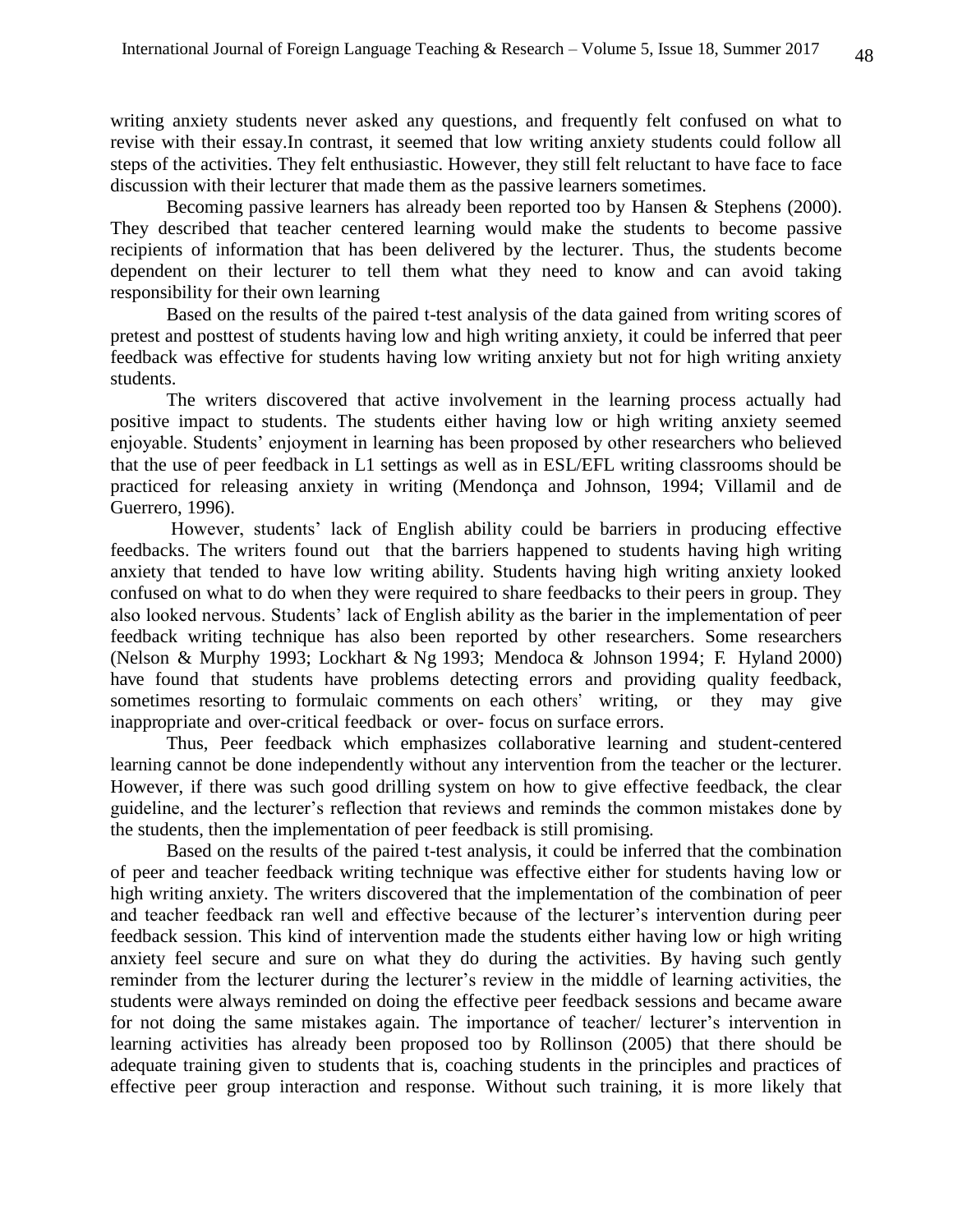students' response will be inappropriate: it may be destructive and tactless (or, conversely, overgenerous and uncritical).

Based on the results of Two-Way ANOVA analysis it could be inferred that there was an interaction between writing feedback techniques and students' writing anxiety toward students' writing ability. In other words, the effect of writing feedback techniques on students' writing achievement depends on the degree of students' writing anxiety.

 There were actually some studies that investigated the influence of student's writing anxiety toward their writing ability. The studies showed similar findings that students with low writing anxiety had better writing performance than those with high writing anxiety (Cheng ,2002; Hassan, 2001).

 Based on the results of Tukey Post Hoc test, it could be inferred that the implementation of the combination of peer and teacher feedback was more effective than teacher feedback either for students having low or high writing anxiety. Moreover, "the combination of peer and teacher feedback" seemed more effective than peer feedback for students with low writing anxiety. Finally, eventhough there was no significant difference between "the combination of peer and teacher feedback" and "peer feedback" for high writing anxiety students, the mean scores improvement of "the combination of peer and teacher feedback" was higher than "peer feedback". Thus, it can be inferred that "the combination of peer and teacher feedback" was also more effective than "peer feedback" for students having high writing anxiety

 The writers discovered that in "the combination of peer and teacher feedback" class, by having sharing feedback with peers and group, the students were automatically engaged in the activities. They did not just focus on their lecturer that made them easy to get bored. Moreover, by sharing feedbacks with others would limit the revision only based on the lecturer's feedback. Then, the students would not just accept the feedbacks from their peers but they could have personal control to consider whether they would use the feedbacks or not to revise their essay. As the results, it would made the students not to become dependent to their lecturer.

 However, the students could not be left to work without any interference from the lecturer. It was because they used to work with their full lecturer's control. To let the students work fully independent would make them depressed. Thus, the lecturer's intervention would be needed in order to refresh about what have already happened, remind the common mistakes and increase students' awareness for not doing the same mistakes.

### **Conclusion**

 Based on the data the writers got from the research, it can be concluded that first, teacher feedback was effective for students having low writing anxiety but not for those having high writing anxiety. Second, peer feedback was effective for students having low writing anxiety but not for those having high writing anxiety. Third, the combination of peer and teacher feedback was effective either for students having low or high writing anxiety. Fourth, there was interaction among writing feedback techniques, students' writing anxiety and students' writing ability. Finally, the combination of peer and teacher feedback was more effective than teacher feedback and peer feedback either for students having low or high writing anxiety.

### **References & related sources**

Andianto. (2016). The effectiveness of teacher feedback technique toward students' writing ability. *Pedagogy Journal of English Language Teaching*, *4*(1), 10-18.

Brown, H.D. (2007). *Principles of language learning and teaching*. New York, NY: Pearson Education.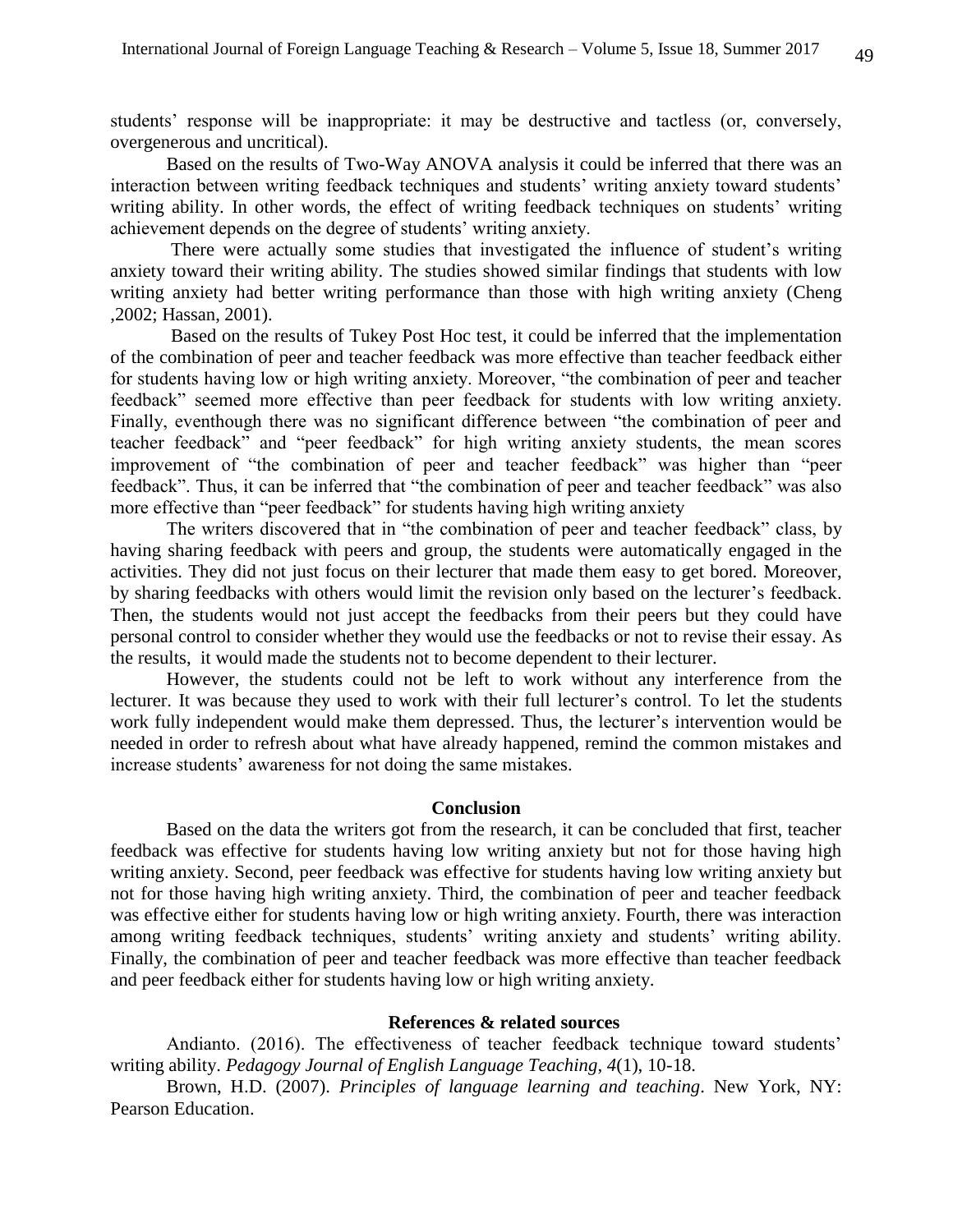Cheng, Y. S. (2004). A measure of second language writing anxiety: Scale development and preliminary validation. *Journal of Second Language Writing*, *13*(4), 313-335.

Cheng, Y.-S. (2002). Factors associated with foreign language writing anxiety. *Foreign Language Annals, 35*(5), 647-656.

Cheng, Y.S, Horwitz, E.K., & Schallert, D.L., (1999). Language writing anxiety; Differentiating writing and speaking components. *Language Learning*, *49*, 417-446

Cohen, A. (1987). Student processing of feedback on their compositions, In A. Wendon & J. Rubin (Eds.), *Learner strategies in language learning*. New York, NY: Prentice Hall

Cohen, A.D., & Cavalcanti, M.C. (1990). Feedback on composition: Teacher-student verbal reports, In B. Kroll, *Second language writing research*. Cambridge: Cambridge University Press.

Ferris, D. (2003). Responding to writing. In B. Kroll (Ed.), *Exploring the dynamics of second language writing*. Cambridge: Cambridge University Press.

Ferris, D., & Hedgcock, J. (1998). *Teaching ESL composition: Purpose, process, and practice*. Mahwah, NJ: Lawrence Erlbaum Associates.

Fraenkel, J.R., & Wallen, N.E. (2012). *How to design and evaluate research in education*. San Fransisco, CA: McGraw Hill.

Ferris, D.R. (1997). The influence of teacher commentary on student revision: *TESOL Quarterly, 31*, 315-339

Grabe, W., & Kaplan, R.B. (1996). *Theory and practice of writing*. Essex: Addison Wesley Longman Limited

Goldstein, L., & Conrad, S. (1990). Student input and negotiation of meaning in ESL writing conferences. *TESOL Quarterly, 24*, 443-460.

Hansen, E.J., & Stephens, J.A. (2000). The ethics of learner-centered education: Dynamics that impede the process*. Change: The Magazine of Higher Learning*, *32*(5), 40-47.

Hassan, B. (2001). The relationship of writing apprehension and self-Esteem to the writing quality and quantity of EFL university students. *Mansoura Faculty of Education Journal, 39*, 1-36.

Hyland, K., & Fiona Hyland. (2006). Feedback on second language students' writing. *Language Teaching*. Cambridge: Cambridge University. *39*, 77-95. doi:10.1017/S0261444806003399

Hyland, K. (2003). *Second language writing*. Cambridge: Cambridge University Press.

Hyland, F. (2000). ESL writers and feedback: Giving more autonomy to students. *Language Teaching Research*, *4*(1), 33-54.

Liu, J., & Hansen, J. (2002). *Peer response in second language writing classrooms*. Michigan: the University of Michigan Press.

Lockhart, C., & Ng, P. (1993). How useful is peer response?. *Perspectives*, *5*(1), 17-29.

Mendoca, C., & Johnson, K. (1994). Peer review negotiations: Revision activities in ESL writing instruction. *TESOL Quarterly, 28*(4), 745–768.

Mittan, R. (1989). The peer review process: Harnessing students' communicative power. In D.M. Johnson, & D. H. Roen (Eds.), *Richness in Writing: Empowering ESL Students*, 207- 219. New York, NY: Longman.

Nation, I.S.P. (2009). *Teaching ESL/EFL reading and writing*. New York, NY: Routledge.

Nelson, G., & Murphy, J. (1993). Peer response groups: Do L2 writers use peer comments